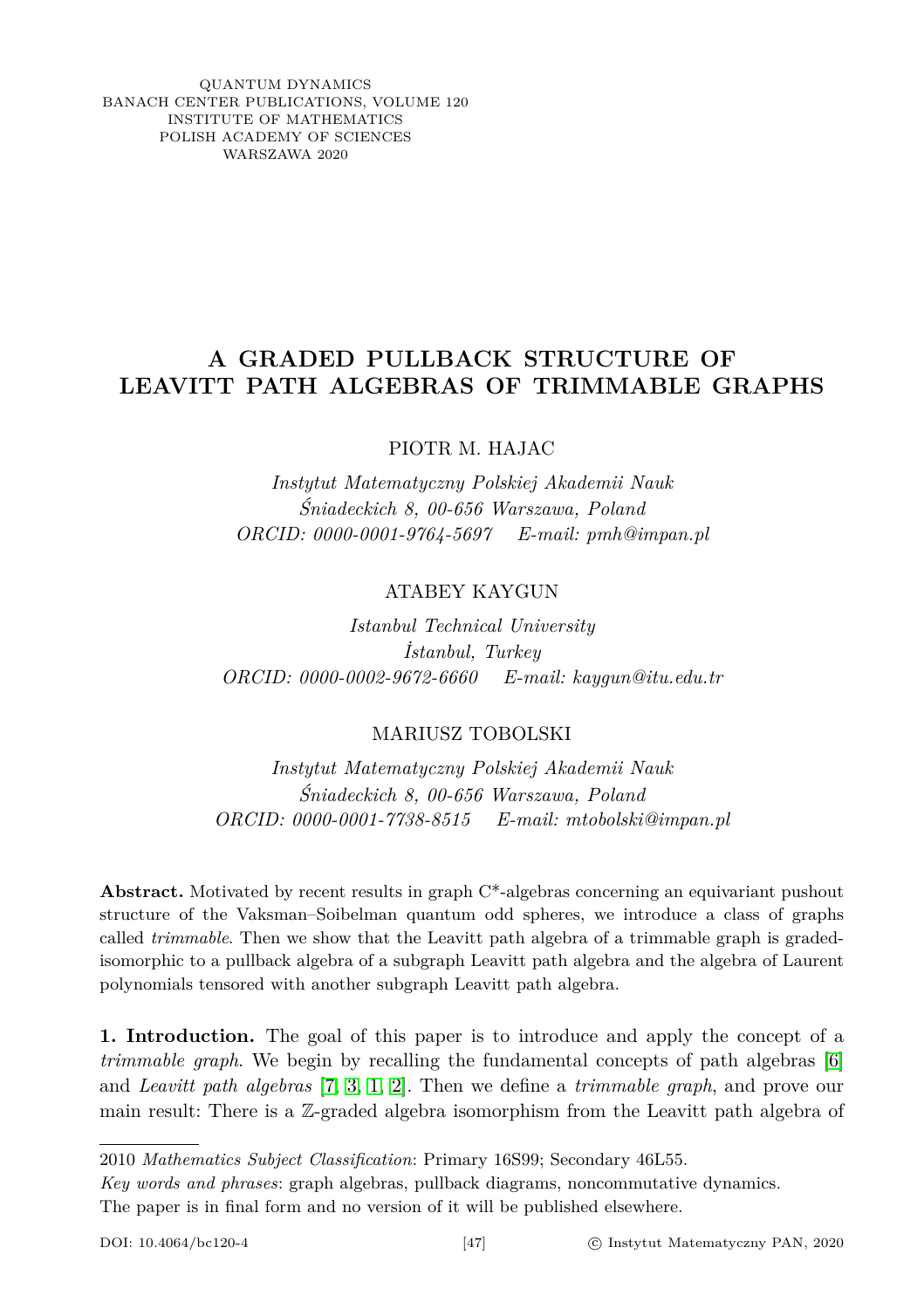a trimmable graph to an appropriate pullback algebra. The graph C\*-algebraic version of this result is proven in [\[5\]](#page-5-5), where it was used to analyze the generators of K-groups of quantum complex projective spaces.

## **2. Leavitt path algebras**

DEFINITION 2.1. A *graph Q* is a quadruple  $(Q_0, Q_1, s, t)$  consisting of the set of vertices  $Q_0$ , the set of edges  $Q_1$ , and the source and target maps  $s, t: Q_1 \to Q_0$  assigning to each edge its source and target vertex, respectively.

We say that a graph  $Q' = (Q'_0, Q'_1, s', t')$  is a sub-graph of a graph  $Q = (Q_0, Q_1, s, t)$  iff  $Q_0' \subseteq Q_0$ ,  $Q_1' \subseteq Q_1$ , and the source and target maps  $s'$  and  $t'$  are respective restrictionscorestrictions of the source and target maps *s* and *t*. Furthermore, we say that two edges are composable if the end of one of them is the beginning of the other one. Now we can define a path in a graph as a sequence of composable edges. The length of a path is the number of edges it consists of, infinity included. We treat vertices as zero-length paths that begin and end in themselves.

Definition 2.2. Let *k* be a field and *Q* be a graph. The *path algebra kQ* is the *k*-algebra whose underlying vector space has as its basis the set of all finite-length paths  $Path(Q)$ . The product is given by the composition of paths when the end of one path matches the beginning of the other path. The product is defined to be zero otherwise.

One can check that the path algebra  $kQ$  is unital if and only if the set of vertices  $Q_0$ is finite. Then the unit is the sum of all vertices. It is also straightforward to verify that *kQ* is N-graded by the path length.

To define a Leavitt path algebra, we need ghost edges. For any graph  $Q = (Q_0, Q_1, s, t)$ , we create a new set  $Q_1^* := \{x^* | x \in Q_1\}$  and call its elements *ghost edges*. Now, the source and the target maps for the extended graph  $\hat{Q} := (Q_0, Q_1 \coprod Q_1^*, \hat{s}, \hat{t})$  are defined by

$$
\hat{s}(x) := s(x), \quad \hat{s}(x^*) := t(x), \quad \hat{t}(x) := t(x), \quad \hat{t}(x^*) := s(x). \tag{1}
$$

DEFINITION 2.3. Let *k* be a field and *Q* a graph. The *Leavitt path algebra*  $L_k(Q)$  of a graph  $Q$  is the path algebra of the extended graph  $\widehat{Q}$  divided by the ideal generated by the relations:

- 1. For all edges  $x_i, x_j \in Q_1$ , we have  $x_i^* x_j = \delta_{ij} t(x_i)$ .
- 2. For every vertex  $v \in Q_0$  whose preimage  $s^{-1}(v)$  is not empty and finite, we have

$$
\sum_{x \in s^{-1}(v)} x x^* = v.
$$

In other words, the Leavitt path algebra *Lk*(*Q*) of a graph *Q* is the universal *k*-algebra generated by the elements  $v \in Q_0$ ,  $x \in Q_1$ ,  $x^* \in Q_1^*$ , subject to the relations:

- $(L1)$   $v_i v_j = \delta_{ij} v_i$  for all  $v_i, v_j \in Q_0$ ,
- (L2)  $s(x)x = xt(x) = x$  for all  $x \in Q_1$ ,
- (L3)  $t(x)x^* = x^*s(x) = x^*$  for all  $x^* \in Q_1^*$ ,
- $(L4)$   $x_i^* x_j = \delta_{ij} t(x_i)$  for all  $x_i, x_j \in Q_1$ , and
- (L5)  $\sum_{x \in s^{-1}(v)} x x^* = v$  for all  $v \in Q_0$  such that  $s^{-1}(v)$  is finite and nonempty.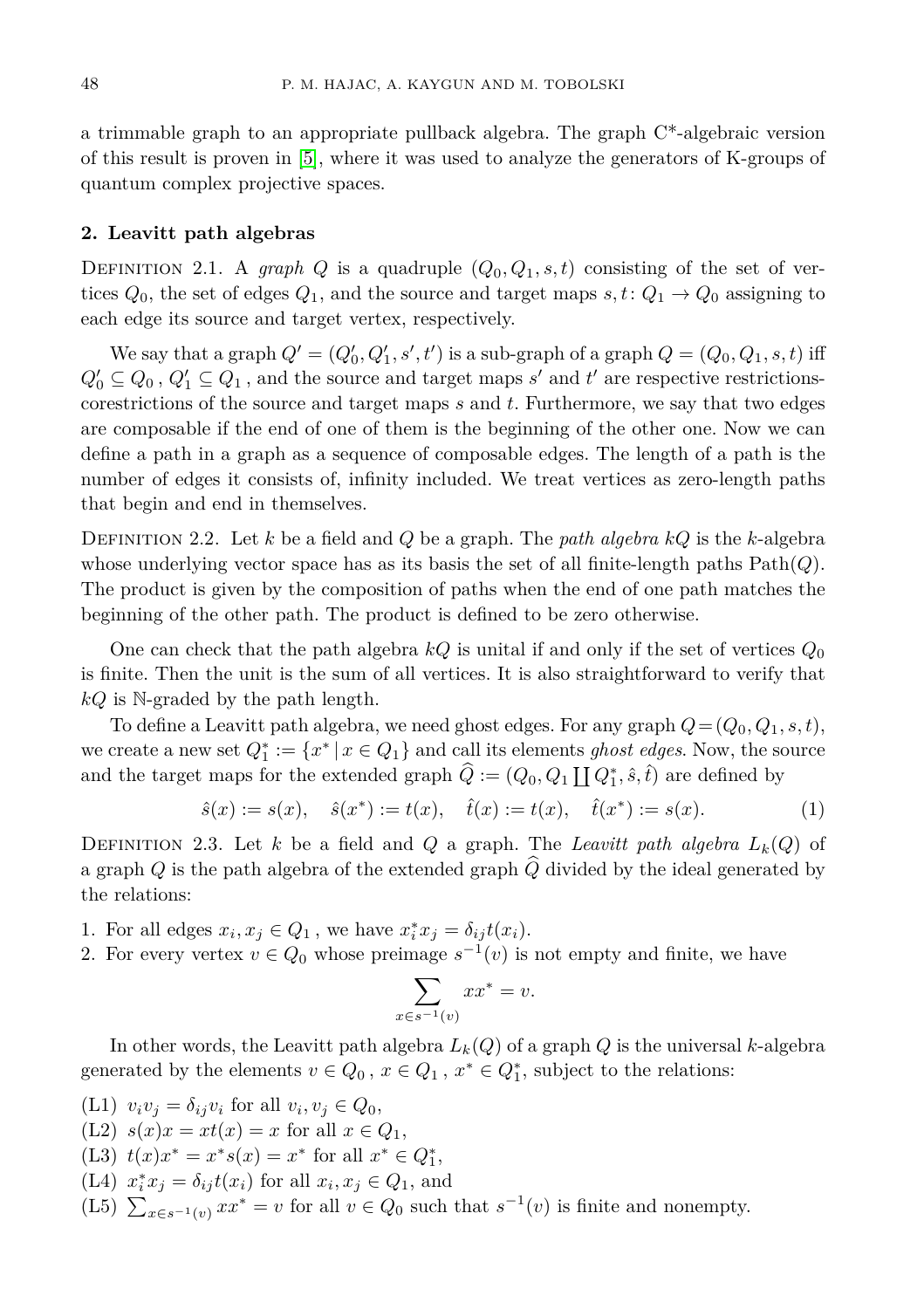Furthermore, note that the N-grading of the path algebra  $k\hat{Q}$  induces a Z-grading of the Leavitt path algebra  $L_k(Q)$  by counting the length of any ghost edge as  $-1$ (see [\[3,](#page-5-2) Lemma 1.7]). Let us recall now the Graded Uniqueness Theorem [\[9,](#page-5-6) Theorem 4.8] that shows the importance of this grading. We will need it in the next section.

<span id="page-2-0"></span>Theorem 2.4 ([\[9\]](#page-5-6)). *Let Q be an arbitrary graph and k be any field. If A is a* Z*-graded ring, and*  $f: L_k(E) \to A$  *is a graded ring homomorphism with*  $f(v) \neq 0$  *for every vertex*  $v \in Q_0$ , then f *is injective*.

**3. Trimmable graphs.** We are now ready for the main definition of the paper. Merely to focus attention, we assume henceforth that graphs are finite, i.e. that the set of vertices and the set of edges are both finite.

DEFINITION 3.1. Let  $Q$  be a finite graph consisting of a sub-graph  $Q'$  emitting at least one edge to an external vertex  $v_0$  whose only outgoing edge  $x_0$  is a loop (i.e. it ends where it begins). We call such a graph  $v_0$ -*trimmable* iff all edges from  $Q'$  to  $v_0$  begin in a vertex emitting an edge that ends inside  $Q'$ .

In symbols, a trimmable graph is described as follows:

$$
Q_0 = Q'_0 \cup \{v_0\}, \quad v_0 \notin Q'_0, \quad Q_1 = Q'_1 \cup t^{-1}(v_0), \tag{2}
$$

$$
s^{-1}(v_0) = \{x_0\}, \quad t(x_0) = v_0, \quad t^{-1}(v_0) \setminus \{x_0\} \neq \emptyset,
$$
\n<sup>(3)</sup>

$$
\forall v \in s(t^{-1}(v_0) \setminus \{x_0\}) : \quad s^{-1}(v) \setminus t^{-1}(v_0) \neq \emptyset. \tag{4}
$$

The conditions for a trimmable graph guarantee that, when we remove the distinguished vertex  $v_0$ , the resulting graph does not have a new sink. (A vertex is called a *sink* iff it emits no edge.) One can imagine a  $v_0$ -trimmable graph like this:



The following graph is a simple example of a  $v_0$ -trimmable graph:

$$
\downarrow^{\text{v}_2} \qquad \qquad (5)
$$
\n
$$
\downarrow^{\text{v}_1} \qquad \qquad (5)
$$

.

Note that the direction of the edge joining vertices  $v_1$  and  $v_2$  is important as the following graph is no longer  $v_0$ -trimmable:

$$
\begin{array}{ccc}\n & & & \\
& \downarrow & & \\
& v_1 \longrightarrow v_0 \longrightarrow \end{array} \tag{6}
$$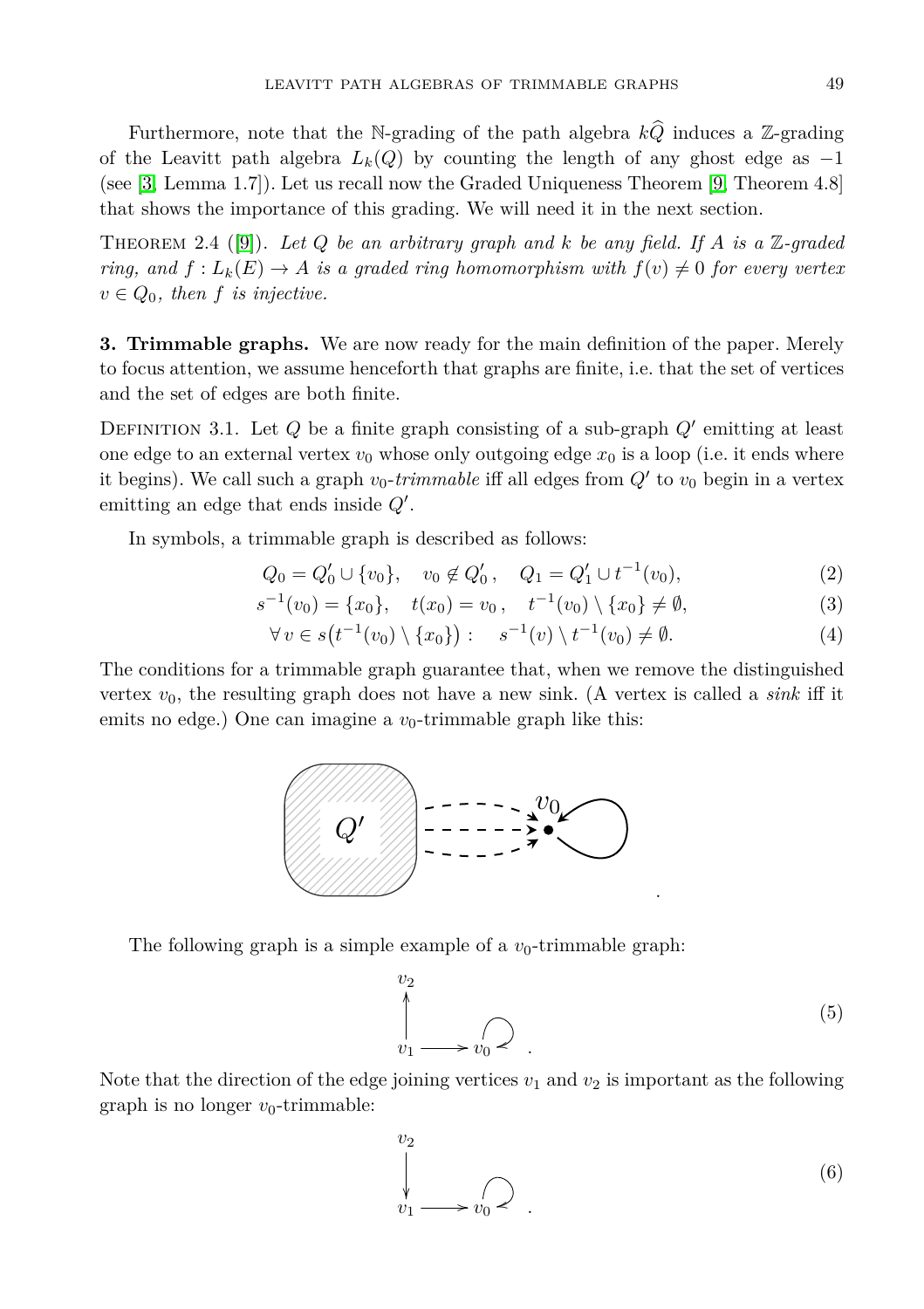We need the trimmability conditions to guarantee the existence of maps given in the lemma below. This lemma is an algebraic incarnation of a graph-C\*-algebraic lemma proved in [\[5\]](#page-5-5). The only difference between their proofs is that here, instead of using the Gauge Uniqueness Theorem [\[9,](#page-5-6) Theorem 4.8], we use the Graded Uniqueness Theorem [\[4,](#page-5-7) Theorem 2.3] (Theorem [2.4\)](#page-2-0).

<span id="page-3-1"></span>LEMMA 3.2. Let  $Q$  be a  $v_0$ -trimmable graph. Denote by  $Q''$  the sub-graph of  $Q$  obtained *by removing the edge x*0*. The following formulas define homomorphisms of algebras*: 1.  $\pi_1: L_k(Q) \to L_k(Q'),$ 

$$
\pi_1(\alpha) := \begin{cases} \alpha & \text{if } \alpha \in Q'_0 \cup Q'_1 \cup Q'^*_1, \\ 0 & \text{otherwise.} \end{cases}
$$

 $2. \ \pi_2 \colon L_k(Q'') \to L_k(Q'),$ 

$$
\pi_2(\alpha) := \begin{cases} \alpha & \text{if } \alpha \in Q'_0 \cup Q'_1 \cup Q'^*_1, \\ 0 & \text{otherwise.} \end{cases}
$$

3.  $f: L_k(Q) \to L_k(Q'') \otimes k[u, u^{-1}],$ 

$$
f(\alpha) := \begin{cases} \alpha \otimes 1 & \text{if } \alpha \in Q_0, \\ v_0 \otimes u & \text{if } \alpha = x_0, \\ v_0 \otimes u^{-1} & \text{if } \alpha = x_0^*, \\ \alpha \otimes u & \text{if } \alpha \in Q_1 \setminus \{x_0\}, \\ \alpha \otimes u^{-1} & \text{if } \alpha \in Q_1^* \setminus \{x_0^*\}. \end{cases}
$$

 $4. \delta: L_k(Q') \to L_k(Q') \otimes k[u, u^{-1}],$ 

$$
\delta(\alpha) := \begin{cases} \alpha \otimes 1 & \text{if } \alpha \in Q'_0, \\ \alpha \otimes u & \text{if } \alpha \in Q'_1, \\ \alpha \otimes u^{-1} & \text{if } \alpha \in (Q'_1)^* . \end{cases}
$$

*These morphisms are*  $\mathbb{Z}$ -graded for the standard grading on  $L_k(Q)$ ,  $L_k(Q')$ ,  $L_k(Q'')$ , and  $the\ gradients\ on\ L_k(Q')\!\otimes\! k[u,u^{-1}]\ and\ L_k(Q'')\!\otimes\! k[u,u^{-1}]$  given by the standard grading of *the rightmost tensorand. Furthermore,*  $\pi_1$  *and*  $\pi_2$  *are surjective, and*  $f$  *and*  $\delta$  *are injective.* 

**4. A graded pullback structure.** To prove the theorem of the paper, we need a general lemma along the lines of [\[8,](#page-5-8) Proposition 3.1]. We omit its routine proof.

<span id="page-3-0"></span>Lemma 4.1. *Let A*1*, A*2*, B and P be abelian groups. A commutative diagram of group homomorphisms*

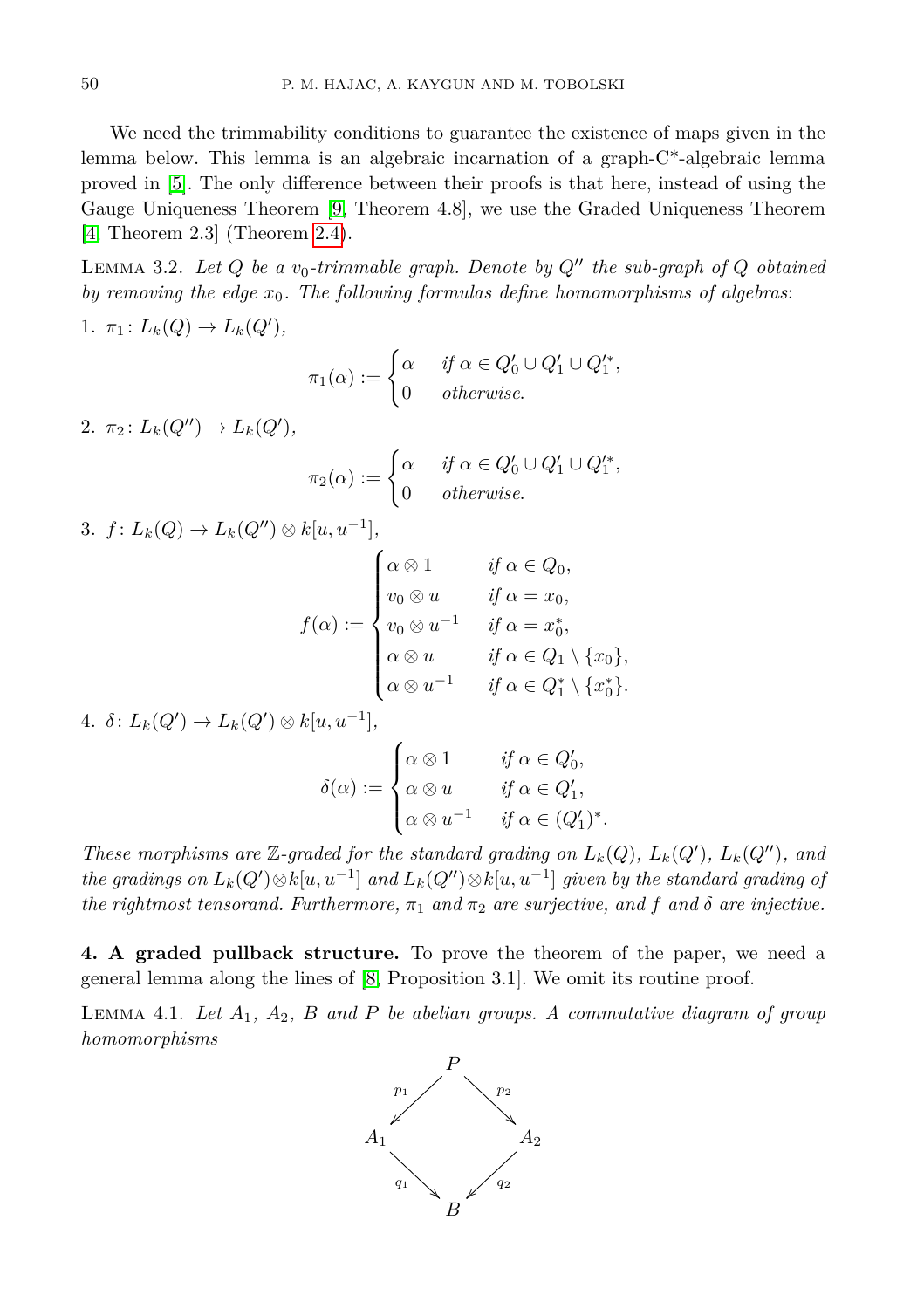*is a pullback diagram if and only if the following conditions hold*:

$$
\ker(p_1) \cap \ker(p_2) = \{0\},\tag{7}
$$

<span id="page-4-2"></span><span id="page-4-1"></span><span id="page-4-0"></span>
$$
q_1^{-1}(q_2(A_2)) = p_1(P), \tag{8}
$$

$$
p_2(\ker(p_1)) = \ker(q_2). \tag{9}
$$

Recall that to prove that an algebra *P* is a pullback algebra, one can proceed as follows. The first step is to establish the existence of a commutative diagram of algebra homomorphisms as above. This implies that  $p_1$  and  $p_2$  define an algebra homomorphism *p* into the pullback algebra of *A*<sup>1</sup> and *A*<sup>2</sup> over *B*. Then one only needs to prove that the three conditions of Lemma [4.1](#page-3-0) are satisfied to conclude that  $p$  is an isomorphism. Note that  $(7)$  is equivalent to the injectivity of  $p$ , whereas the conjunction of  $(8)$  and  $(9)$  is equivalent to the surjectivity of *p*.

Much as Lemma [3.2,](#page-3-1) the theorem of the paper is an algebraic incarnation of a graph- $C^*$ -algebraic theorem proved in [\[5\]](#page-5-5). This time, the only difference between their proofs is that here, instead of using  $(4, \text{ Lemma } 3.1]$ , we use  $(2, \text{Lemma } 2.4.1]$  (cf.  $(9, \text{Lemma } 5.6])$ .

THEOREM 4.2. Let  $\pi_1$ ,  $\pi_2$ , f and  $\delta$  be as in Lemma [3.2](#page-3-1). Then the commutative diagram



*of graded algebra homomorphisms is a pullback diagram.*

Representing pictorially the Leavitt path algebras by their respective graphs, the above diagram becomes: